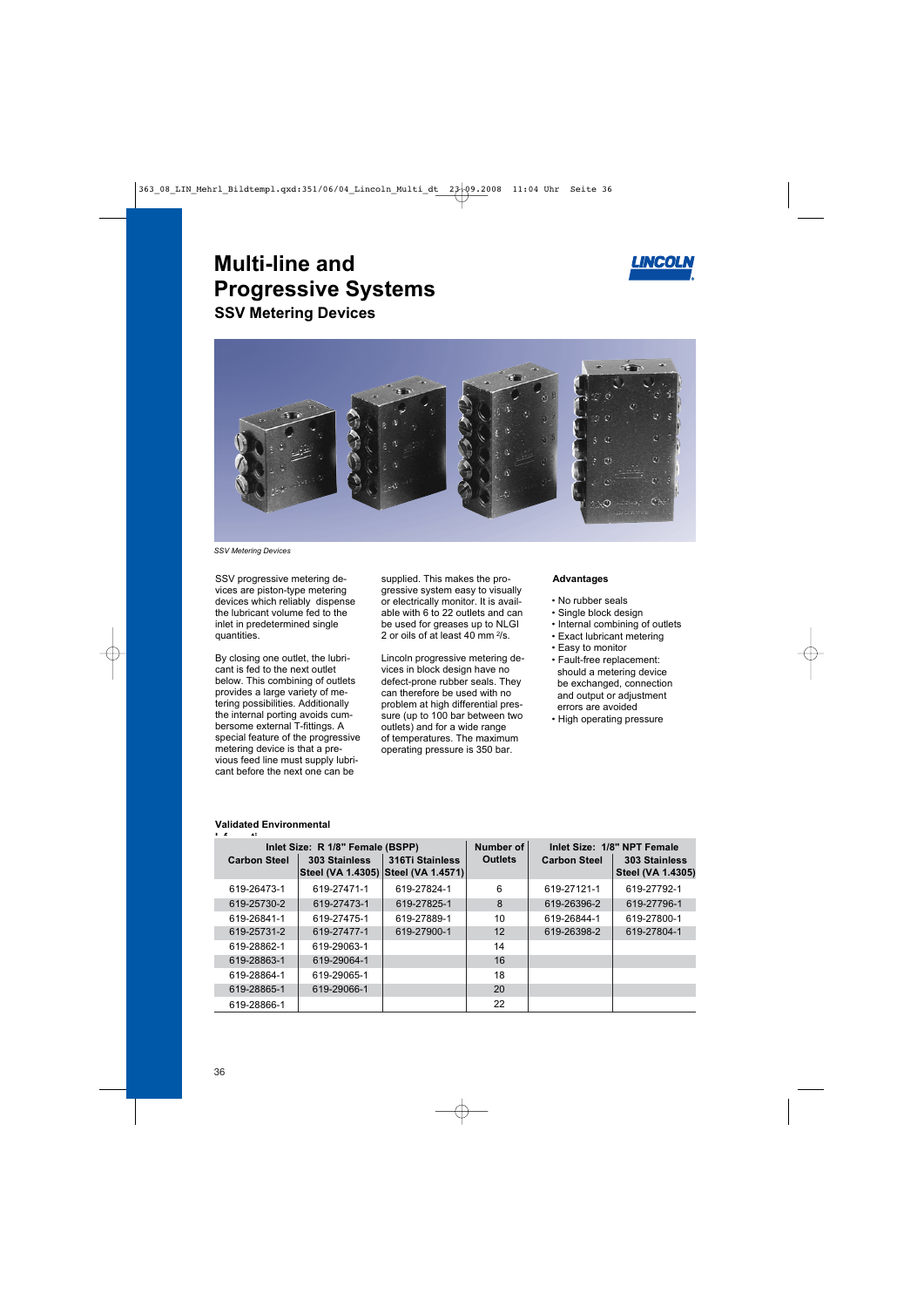# **SSV Metering Devices**





*SSV6-K with Indicator Pin*

# **Indicator Pin (K)**

#### **For Visual Monitoring**

| Inlet Size: R 1/8" Female (BSPP) |               |                                                        | Number of         | Inlet Size: 1/8" NPT Female |                                           |
|----------------------------------|---------------|--------------------------------------------------------|-------------------|-----------------------------|-------------------------------------------|
| <b>Carbon Steel</b>              | 303 Stainless | 316Ti Stainless<br>Steel (VA 1.4305) Steel (VA 1.4571) | <b>Outlets</b>    | <b>Carbon Steel</b>         | 303 Stainless<br><b>Steel (VA 1.4305)</b> |
| 619-26474-3                      | 619-27471-1   | 619-27824-1                                            | 6                 | 619-27122-1                 | 619-27793-1                               |
| 619-25754-4                      | 619-27473-1   | 619-27825-1                                            | 8                 | 619-26646-2                 | 619-27797-1                               |
| 619-26842-2                      | 619-27475-1   | 619-27889-1                                            | 10                | 619-26845-2                 | 619-27801-1                               |
| 619-25755-4                      | 619-27477-1   | 619-27900-1                                            | $12 \overline{ }$ | 619-26648-2                 | 619-27805-1                               |
| 619-28871-1                      | 619-29063-1   |                                                        | 14                | 619-28899-1                 |                                           |
| 619-28872-1                      | 619-29064-1   |                                                        | 16                | 619-28900-1                 |                                           |
| 619-28873-1                      | 619-29065-1   |                                                        | 18                | 619-28901-1                 |                                           |
| 619-28874-1                      | 619-29066-1   |                                                        | 20                | 619-28902-1                 |                                           |
| 619-28875-1                      |               |                                                        | 22                |                             |                                           |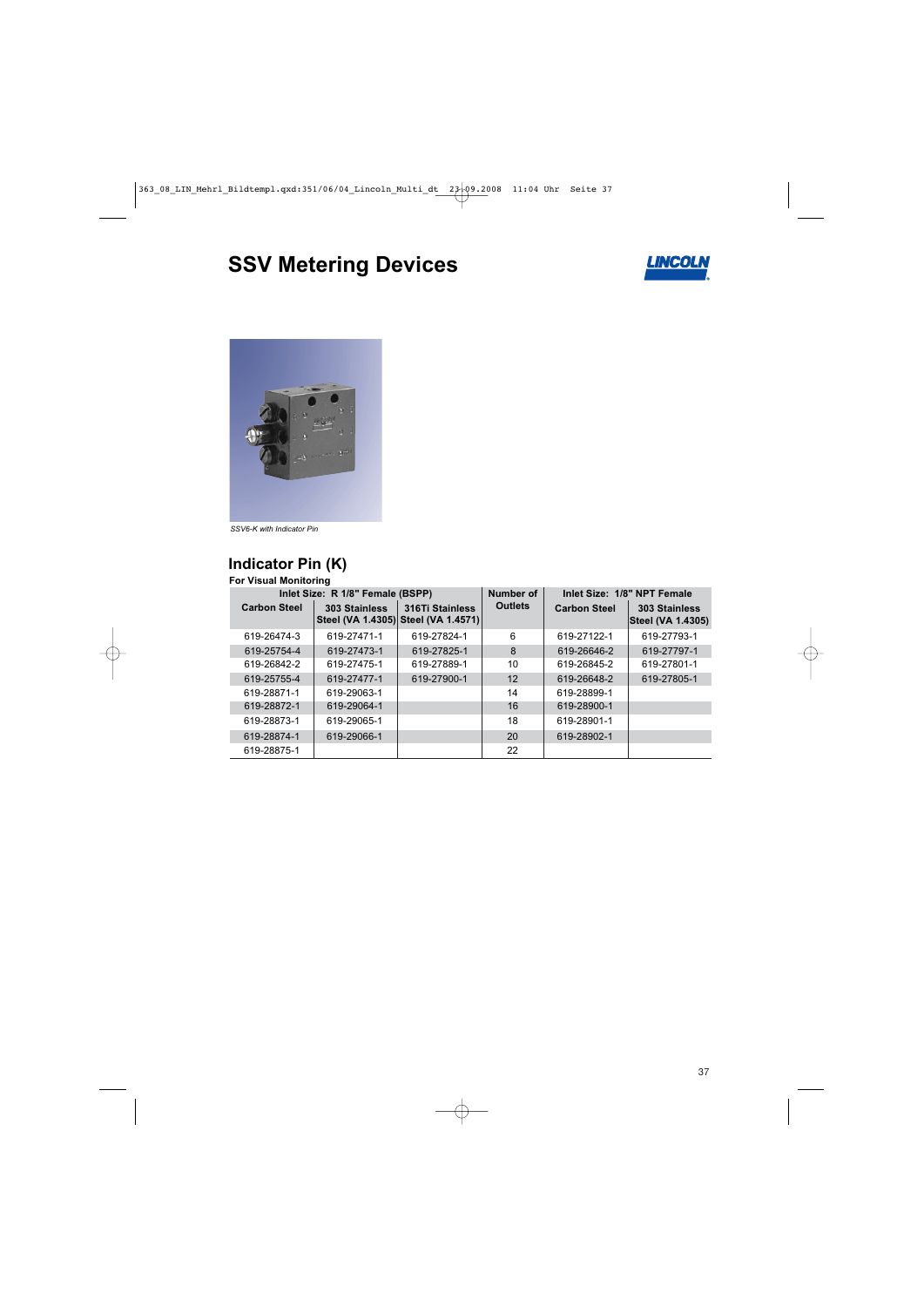# **SSV-D Metering Devices**





## **SSV with Piston Detector (N)**

*SSV8-N with Piston Detector*

**For Electrical Monitoring. Standard Cable Length: 3 m (10')**

| <b>Carbon Steel</b> | Inlet Size: G 1/8" Female (BSPP)<br>303 Stainless<br><b>Steel (VA 1.4305)</b> | Number of<br><b>Outlets</b> | Inlet Size: 1/8" NPT Female |
|---------------------|-------------------------------------------------------------------------------|-----------------------------|-----------------------------|
| 619-28257-1         | 619-29003-1                                                                   | 6                           | 619-28653-1                 |
| 619-28258-1         |                                                                               | 8                           | 619-28654-1                 |
| 619-28259-1         | 619-28529-1                                                                   | 10                          |                             |
| 619-28260-1         | 619-29004-1                                                                   | $12 \overline{ }$           |                             |
| 619-28890-1         |                                                                               | 14                          |                             |
| 619-28907-1         |                                                                               | 16                          |                             |
| 619-28957-1         |                                                                               | 18                          |                             |
| 619-28935-1         |                                                                               | 20                          | 619-28937-1                 |
| 619-29015-1         |                                                                               | 22                          |                             |

*Piston detector is also available with plug version – ask your Lincoln representative.*

### **Technical Data**

| number of outlets             | 6 to 22                                                                                                                          |
|-------------------------------|----------------------------------------------------------------------------------------------------------------------------------|
| maximum operating pressure    | 350 bar<br>(5076 psi)                                                                                                            |
| maximum differential pressure | 100 bar (1450 psi)                                                                                                               |
| metered volume per outlet     |                                                                                                                                  |
| and per stroke                | 0.2 cm <sup>3</sup> (0.012 in <sup>3</sup> )                                                                                     |
| outlet thread                 | M 10 x 1 (must use Lincoln outlet fittings)                                                                                      |
| materials available           | • steel, surface zinc-iron-coated, black chromed • stainless steel (1.4305)<br>• stainless/acid proof steel for SSV6-12 (1.4571) |
| operating temperature         | $-25$ to 70 $^{\circ}$ C ( - 13 to 158 $^{\circ}$ F)                                                                             |

*Note: Never close outlets 1 & 2!*

### **Dimensions**

| <b>No. of Outlets</b> | <b>Height</b>             | <b>Width</b>             | <b>Depth</b>   |
|-----------------------|---------------------------|--------------------------|----------------|
| 6                     | 60 mm $(2.4 \text{ in})$  |                          |                |
| 8                     | 75 mm (3.0 in)            |                          |                |
| 10                    | 90 mm $(3.6 \text{ in})$  |                          |                |
| 12                    | 105 mm $(4.2 \text{ in})$ |                          |                |
| 14                    | 120 mm $(4.8 \text{ in})$ | 60 mm $(2.4 \text{ in})$ | 30 mm (1.2 in) |
| 16                    | 135 mm $(5.4 \text{ in})$ |                          |                |
| 18                    | 150 mm (6.0 in)           |                          |                |
| 20                    | 165 mm (6.6 in)           |                          |                |
| 22                    | 180 mm (7.2 in)           |                          |                |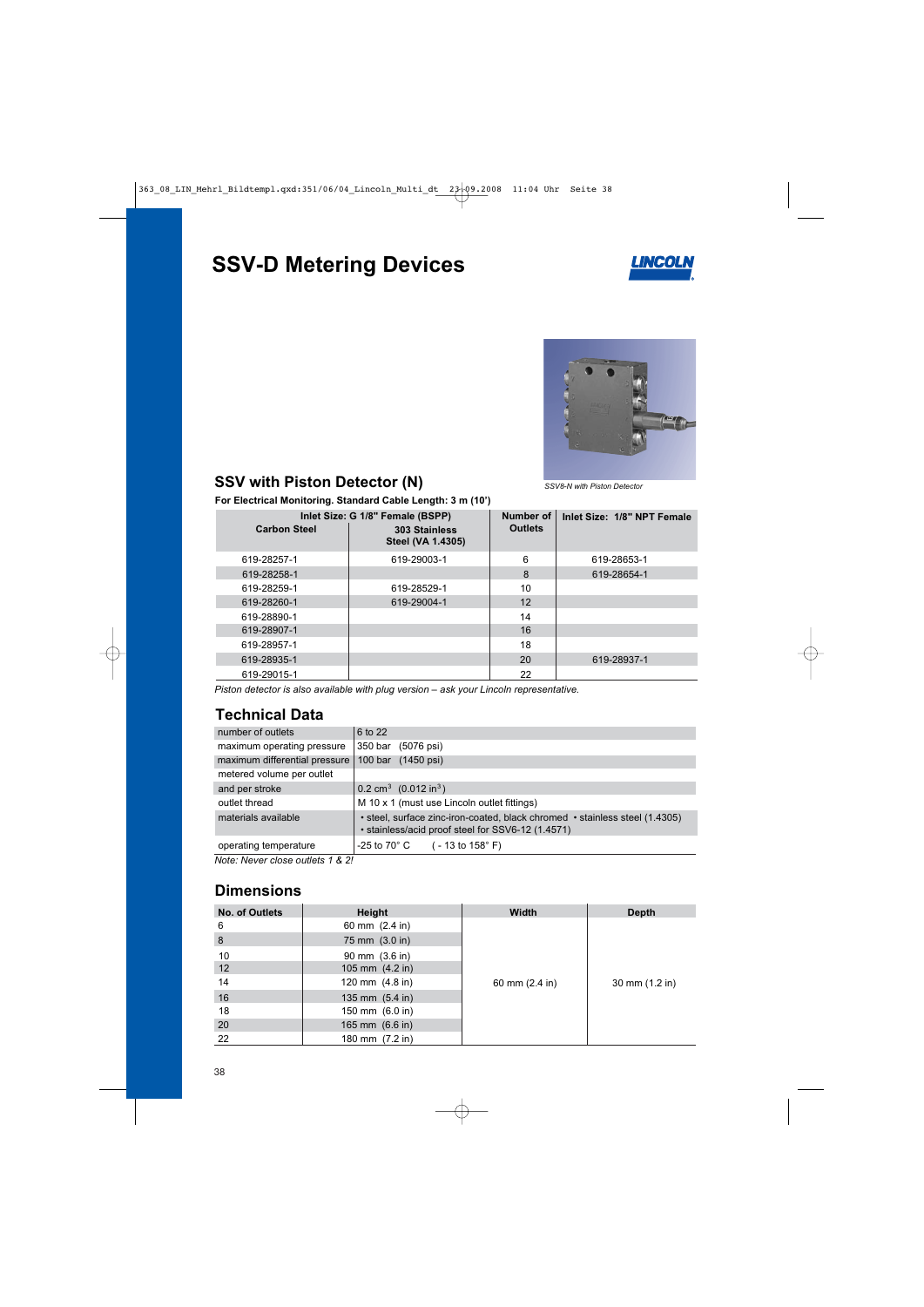# **SSV-D with Metering Screws**



SSV-D metering devices are adjustable per outlet pair. The metering occurs within the metering block via metering screws that are available in different sizes. The output of the progressive metering device can be easily changed, even after installation.

One or more outlet pairs of the metering device can be internally combined to achieve greater lubricant requirements. The primary function of the SSV remains unchanged in the SSV-D.

The dimensions of the SSV-D metering device have been changed from the standard SSV in order to allow for the same

#### **Standard with G 1/8" BSPP inlet**

| Part No.    | <b>Description</b> |
|-------------|--------------------|
| 649-29485-1 | SSVD 6             |
| 649-29486-1 | SSVD <sub>8</sub>  |
| 649-29487-1 | SSVD 10            |
| 649-29488-1 | SSVD <sub>12</sub> |
| 649-29489-1 | SSVD 14            |
| 649-29587-1 | SSVD 16            |
| 649-29588-1 | SSVD 18            |
| 649-29589-1 | SSVD 20            |
| 649-29590-1 | SSVD <sub>22</sub> |

#### **Metering device with outlets 1 & 2 together**

| Part No.    | <b>Description</b> |
|-------------|--------------------|
| 649-29490-1 | SSVD 6/5           |
| 649-29491-1 | SSVD 8/7           |
| 649-29492-1 | <b>SSVD 10/9</b>   |
| 649-29493-1 | <b>SSVD 12/11</b>  |
| 649-29494-1 | <b>SSVD 14/13</b>  |
| 649-29591-1 | <b>SSVD 16/15</b>  |
| 649-29592-1 | <b>SSVD 18/17</b>  |
| 649-29593-1 | SSVD 20/19         |
| 649-29594-1 | <b>SSVD 22/21</b>  |

thread sizes. As a result, both metering device types use the same components such as piston detector and piston-side closure plugs.

The SSV-D offers greater metering range flexibility. The SSV-D can be integrated into systems using standard SSV metering devices.

- The adjustable SSV-D metering devices are available in the standard sizes from 6 to 22 outlets – using Lincoln's single-block technology.
- Metering screws can be pre assembled or supplied as a separate set.

#### **Standard with piston detector**

| Part No.    | <b>Description</b> |
|-------------|--------------------|
| 649-29495-1 | SSVD 6-.-N         |
| 649-29496-1 | SSVD 8-.-N         |
| 649-29497-1 | SSVD 10-.-N        |
| 649-29498-1 | SSVD 12-.-N        |
| 649-29499-1 | SSVD 14-.-N        |
| 649-29611-1 | SSVD 16-.-N        |
| 649-29612-1 | SSVD 18-.-N        |
| 649-29613-1 | SSVD 20-.-N        |
| 649-29614-1 | SSVD 22-.-N        |

#### **Standard with 1/8" NPT inlet USA**

| Part No.    | <b>Description</b> | Part No.    | <b>Description</b> |  |
|-------------|--------------------|-------------|--------------------|--|
| 649-29535-1 | SSVD <sub>6</sub>  | 649-29565-1 | SSVD 6-.-N         |  |
| 649-29536-1 | SSVD <sub>8</sub>  | 649-29566-1 | SSVD 8-.-N         |  |
| 649-29537-1 | SSVD <sub>10</sub> | 649-29567-1 | SSVD 10-.-N        |  |
| 649-29538-1 | SSVD <sub>12</sub> | 649-29568-1 | SSVD 12-.-N        |  |
| 649-29539-1 | SSVD <sub>14</sub> | 649-29569-1 | SSVD 14-.-N        |  |
| 649-29627-1 | SSVD <sub>16</sub> | 649-29651-1 | SSVD 16-.-N        |  |
| 649-29628-1 | SSVD 18            | 649-29652-1 | SSVD 18-.-N        |  |
| 649-29629-1 | SSVD <sub>20</sub> | 649-29653-1 | SSVD 20-.-N        |  |
| 649-29630-1 | SSVD <sub>22</sub> | 649-29654-1 | SSVD 22-.-N        |  |



*SSVD 12*

- Metering screws per outlet pair are aviable in 10 sizes 0.08 cm<sup>3</sup>, 0.14 cm<sup>3</sup>, 0.2 cm<sup>3</sup> 0.3 cm<sup>3</sup>, 0.4 cm<sup>3</sup>, 0.6 cm<sup>3</sup> 0.8 cm<sup>3</sup>, 1.0 cm<sup>3</sup>, 1.4 cm<sup>3</sup>, and
- 1.8 cm $3$ per outlet and stroke.

#### **Metering device with outlets 1 & 2 together USA**

| Part No.    | <b>Description</b> |
|-------------|--------------------|
| 649-29540-1 | SSVD 6/5           |
| 649-29541-1 | SSVD 8/7           |
| 649-29542-1 | <b>SSVD 10/9</b>   |
| 649-29543-1 | <b>SSVD 12/11</b>  |
| 649-29544-1 | <b>SSVD 14/13</b>  |
| 649-29631-1 | <b>SSVD 16/15</b>  |
| 649-29632-1 | <b>SSVD 18/17</b>  |
| 649-29633-1 | SSVD 20/19         |
| 649-29634-1 | SSVD 22/21         |
|             |                    |

#### **Standard with piston detector USA**

| Part No.    | <b>Description</b> |
|-------------|--------------------|
| 649-29565-1 | SSVD 6-.-N         |
| 649-29566-1 | SSVD 8-.-N         |
| 649-29567-1 | SSVD 10-.-N        |
| 649-29568-1 | SSVD 12-.-N        |
| 649-29569-1 | SSVD 14-.-N        |
| 649-29651-1 | <b>SSVD 16-.-N</b> |
| 649-29652-1 | SSVD 18-.-N        |
| 649-29653-1 | SSVD 20-.-N        |
| 640-20654-1 | SSVD 22- -<br>N    |

*Other versions are available on request*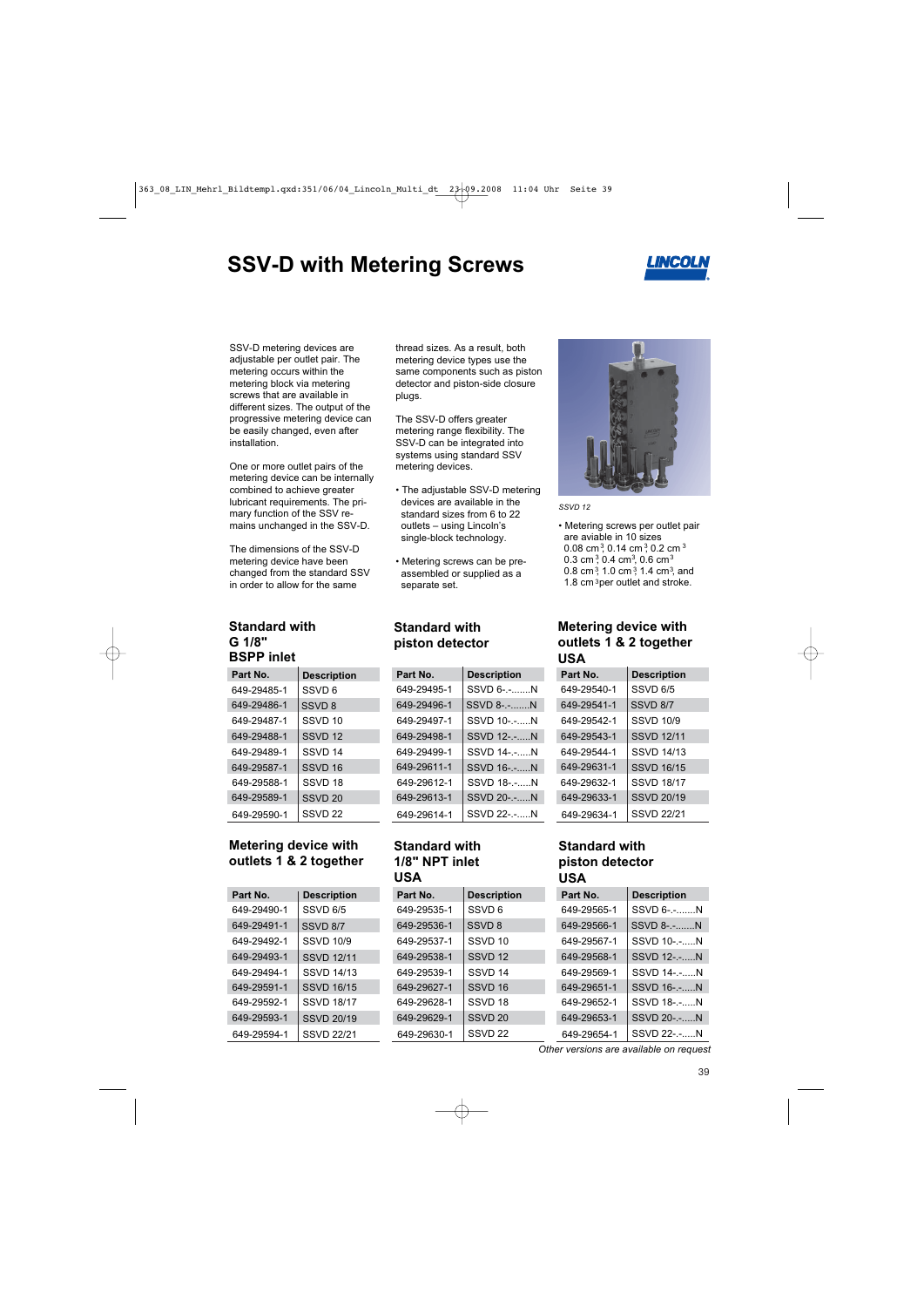# **SSVM Metering Devices**



### **Dimensions**

| <b>Model</b>       | Length           | <b>Width</b> | <b>Depth</b> |
|--------------------|------------------|--------------|--------------|
| SSVD 6             | 70 mm            | 60 mm        | 40 mm        |
| SSVD 8             | 80 mm            |              |              |
| SSVD 10            | $100 \text{ mm}$ |              |              |
| SSVD 12            | 115 mm           |              |              |
| SSVD 14            | $130 \text{ mm}$ |              |              |
| SSVD 16            | $145$ mm         |              |              |
| SSVD 18            | 160 mm           |              |              |
| SSVD <sub>20</sub> | $175$ mm         |              |              |
| SSVD <sub>22</sub> | 190 mm           |              |              |

### **Technical Data**

| number of outlets                                               | 6 to 22                                              |
|-----------------------------------------------------------------|------------------------------------------------------|
| inlet thread                                                    | R 1/8 or 1/8 NPTF                                    |
| max. differential pressure between two<br>outlets and the inlet | 100 <sub>bar</sub>                                   |
| max. pressure                                                   | 350 bar                                              |
| max. starting pressure                                          | 20 bar                                               |
| metered volume per outlet and stroke in cm <sup>3</sup>         | $0.08; 0.14; 0.2; 0.3; 0.4; 0.6; 0.8; 1.0; 1.4; 1.8$ |
| piston closure plug (piston detector)                           | $M$ 11 $\times$ 1                                    |
| outlet and metering screw thread                                | $M$ 10 $\times$ 1                                    |
| metering screws                                                 | $0.08; 0.14; 0.2; 0.3; 0.4; 0.6; 0.8; 1.0; 1.4; 1.8$ |

# **SSV and SSV-D Accessories**



*Check Valve, Threaded*



*Check Valve, Quicklinc*



*Outlet Closure Plug*

### **Threaded Fittings**

| Part No.    | <b>Description</b>                                        |
|-------------|-----------------------------------------------------------|
|             | $504-30345-2$ check valve for 4 mm tube                   |
|             | 504-30344-4   check valve for 6 mm tube                   |
| 504-31709-1 | check valve for 4 mm tube – stainless steel               |
|             | $504-31705-1$ check valve for 6 mm tube – stainless steel |

## **Quicklinc – Plug-in Fittings**

| Part No. | <b>Description</b>                                                                              |
|----------|-------------------------------------------------------------------------------------------------|
|          | 226-14091-4 $ $ check valve for 6 mm tube – high pressure<br>(for primary metering devices)     |
|          | 226-14091-6 $ $ check valve for 4 mm tube – medium pressure<br>(for secondary metering devices) |
|          | 226-14091-2 $ $ check valve for 6 mm tube – medium pressure<br>(for secondary metering devices) |

#### **Other**

| Part No.                                        | <b>Description</b>                                         |
|-------------------------------------------------|------------------------------------------------------------|
|                                                 | 303-17499-3 outlet closure plug M 10 x 1                   |
|                                                 | 303-19346-2 outlet closure plug M 10 x 1 - stainless steel |
|                                                 | 219-13798-3   o-ring for stainless steel closure plug*     |
| * Only required when closure plug does not seal |                                                            |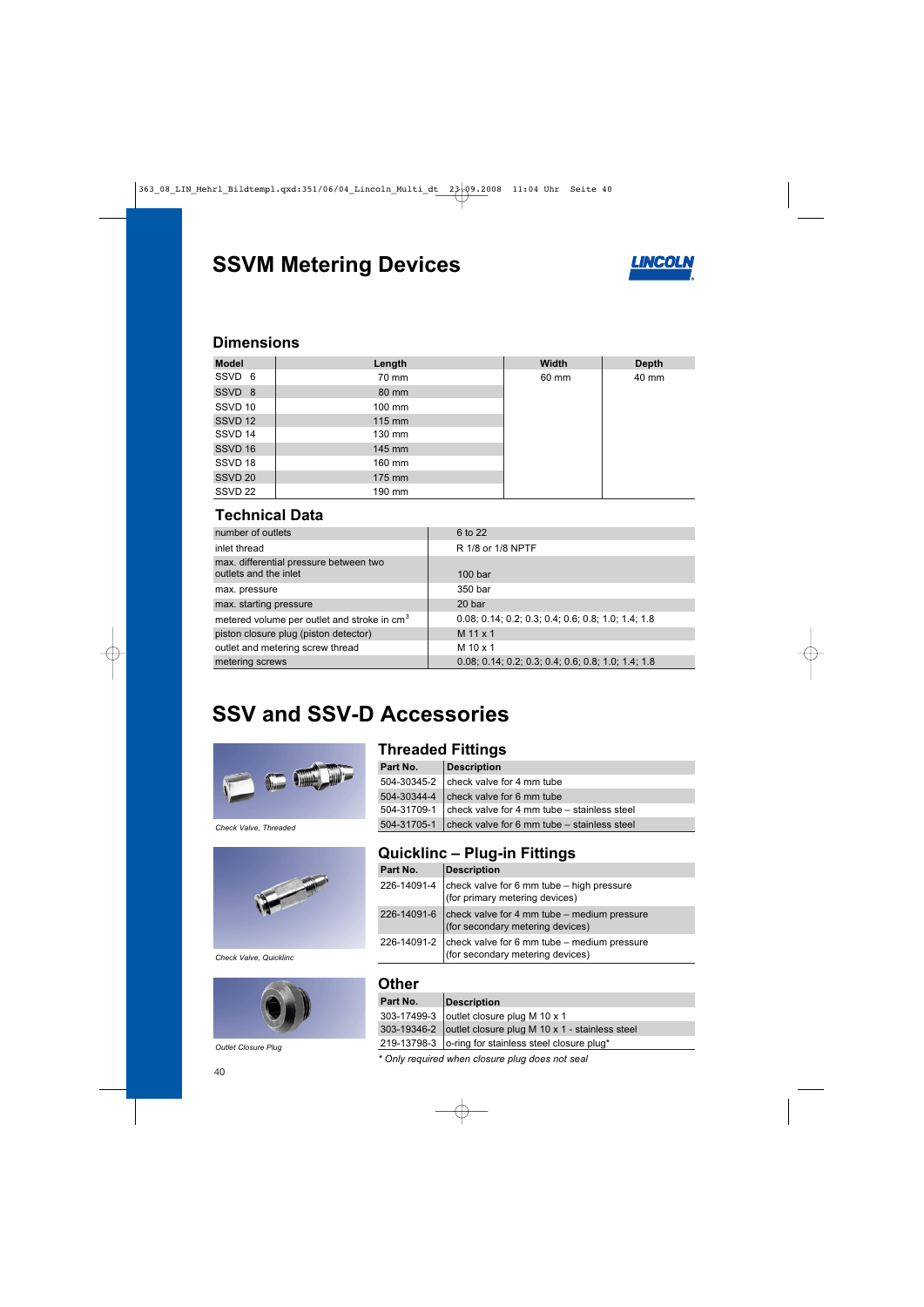# **SSVM Metering Devices**



SSVM metering devices offer similar benefits as the SSV, but are smaller in size and output. This makes the SSVM ideal for compact applications – little space and short distances.

They can be monitored visually or electronically depending on the options selected. They are available with 6 to 12 outlets and can be used for grease up to NLGI 2, or oil of at least 40 cSt.



*SSVM* 

| <b>Inlet Size:</b><br>G 1/8" Female (BSPP)<br><b>Carbon Steel</b> | <b>Number of Outlets</b> | <b>Inlet Size:</b><br>1/8" NPT Female<br><b>Carbon Steel</b> |
|-------------------------------------------------------------------|--------------------------|--------------------------------------------------------------|
| 619-26761-1                                                       | 6                        | 619-26764-1                                                  |
| 619-37044-1                                                       | 8                        | 619-26650-1                                                  |
| 619-26846-1                                                       | 10                       | 619-26848-1                                                  |
| 619-37049-1                                                       | 12                       | 619-26653-1                                                  |

#### **Standard**

#### **With Indicator Pin (K)**

| <b>Inlet Size:</b><br>G 1/8" Female (BSPP)<br><b>Carbon Steel</b> | <b>Number of Outlets</b> | <b>Inlet Size:</b><br>1/8" NPT Female<br><b>Carbon Steel</b> |
|-------------------------------------------------------------------|--------------------------|--------------------------------------------------------------|
| 619-26762-3                                                       | 6                        | 619-26765-3                                                  |
| 619-37045-3                                                       | 8                        | 619-26651-3                                                  |
| 619-26847-2                                                       | 10                       | 619-26849-2                                                  |
| 619-37050-3                                                       | 12                       | 619-26654-3                                                  |

### **With Indicator Pin and Limit Switch (KS)**

| <b>Inlet Size:</b><br>G 1/8" Female (BSPP)<br><b>Carbon Steel</b> | <b>Number of Outlets</b> | <b>Inlet Size:</b><br>1/8" NPT Female<br><b>Carbon Steel</b> |
|-------------------------------------------------------------------|--------------------------|--------------------------------------------------------------|
| 619-27078-1                                                       | 6                        |                                                              |
| 619-27079-1                                                       | 8                        |                                                              |
| 619-27080-1                                                       | 10                       |                                                              |
| 619-27081-1                                                       | 12                       |                                                              |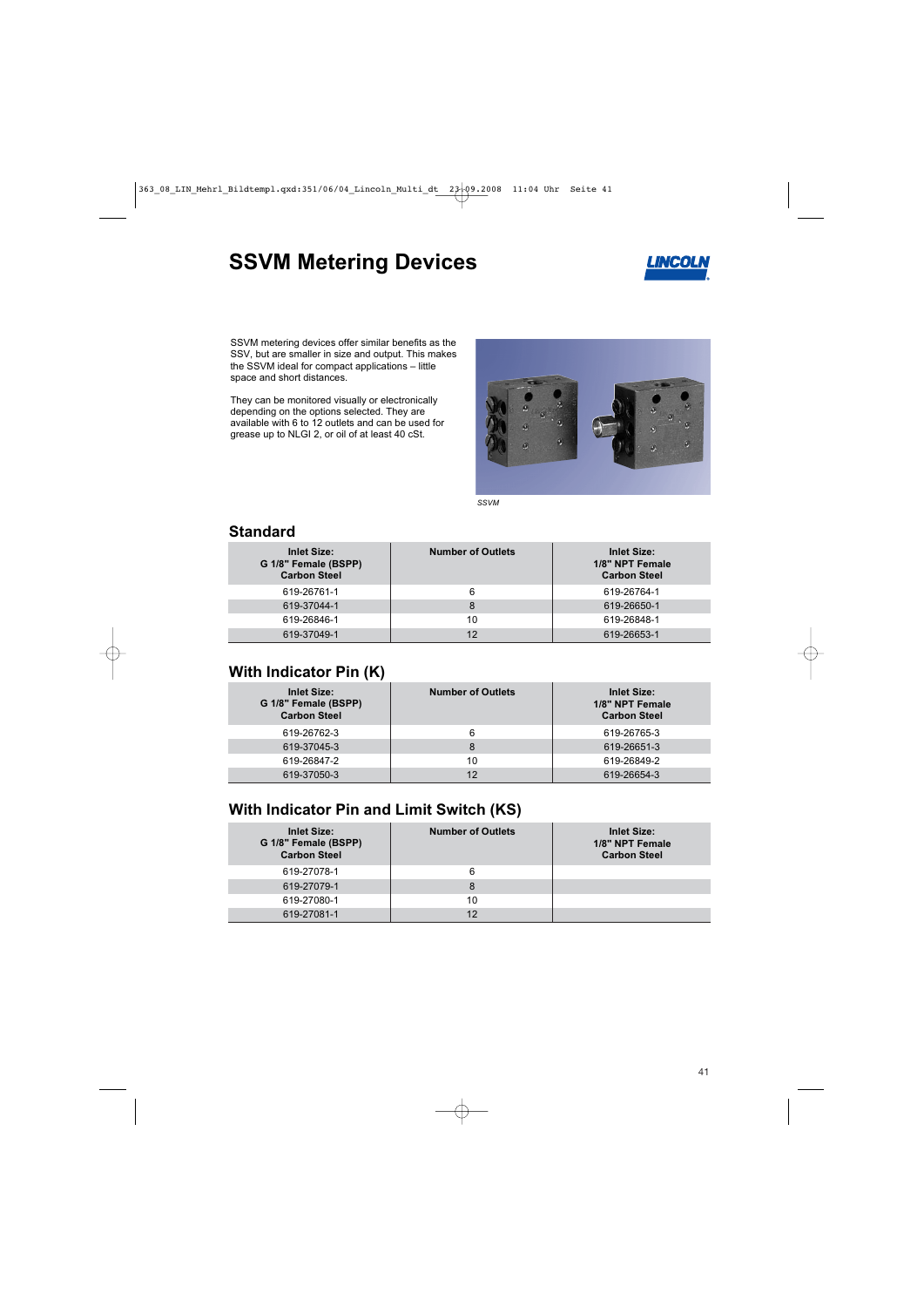# **SSVM Metering Devices**



### **With Indicator Pin and Proximity Switch (KN)**

| <b>Inlet Size:</b><br>G 1/8" Female (BSPP)<br><b>Carbon Steel</b> | <b>Number of Outlets</b> | <b>Inlet Size:</b><br>1/8" NPT Female<br><b>Carbon Steel</b> |
|-------------------------------------------------------------------|--------------------------|--------------------------------------------------------------|
| 619-27667-1                                                       | 6                        |                                                              |
| 619-27668-1                                                       | 8                        |                                                              |
| 619-27669-1                                                       | 10                       |                                                              |
| 619-27670-1                                                       | 12                       |                                                              |

# **With Indicator Pin and Adapter for Proximity Switch (KA)**

| <b>Inlet Size:</b><br>G 1/8" Female (BSPP)<br><b>Carbon Steel</b> | <b>Number of Outlets</b> | <b>Inlet Size:</b><br>1/8" NPT Female<br><b>Carbon Steel</b> |
|-------------------------------------------------------------------|--------------------------|--------------------------------------------------------------|
| 619-27663-1                                                       | 6                        |                                                              |
| 619-27664-1                                                       | 8                        |                                                              |
| 619-27665-1                                                       | 10                       |                                                              |
| 619-27666-1                                                       | 12                       |                                                              |

### **Technical Data**

| number of outlets             | 6 to 12                                            |
|-------------------------------|----------------------------------------------------|
| maximum operating pressure    | 200 bar (2900 psi)                                 |
| maximum differential pressure | 40 bar (580 psi)                                   |
| metered volume per outlet     | 0.07 cm <sup>3</sup> (0.0043 in <sup>3</sup> )     |
| outlet thread                 | M 8 x 1 (must use Lincoln outlet fittings)         |
| materials available           | steel, surface zinc-iron-coated, black chromed     |
| operating temperature         | $-25$ to 70 $^{\circ}$ C (-13 to 158 $^{\circ}$ F) |

*Note: Never close outlets 1 & 2!* 

#### **Dimensions**

| No. of Outlets | <b>Height</b>            | <b>Width</b>             | <b>Depth</b>                     |
|----------------|--------------------------|--------------------------|----------------------------------|
| 6              | 48.5 mm (1.94 in)        | 50 mm $(2.0 \text{ in})$ | $25 \text{ mm} (1.0 \text{ in})$ |
| 8              | 60 mm $(2.4 \text{ in})$ |                          |                                  |
| 10             | 71.5 mm (2.86 in)        |                          |                                  |
| 12             | 83 mm (3.32 in)          |                          |                                  |

### **SSVM Accessories**

| Part No.                                  | <b>Description</b>                                                   |
|-------------------------------------------|----------------------------------------------------------------------|
| threaded connections<br>519-31661-1       | check valve for 4 mm tube                                            |
| Quicklinc plug-in fittings<br>226-14091-5 | check valve for 4 mm tube                                            |
| other<br>303-17530-1<br>209-12464-7       | outlet closure plug M 8 x 1<br>outlet copper washer for closure plug |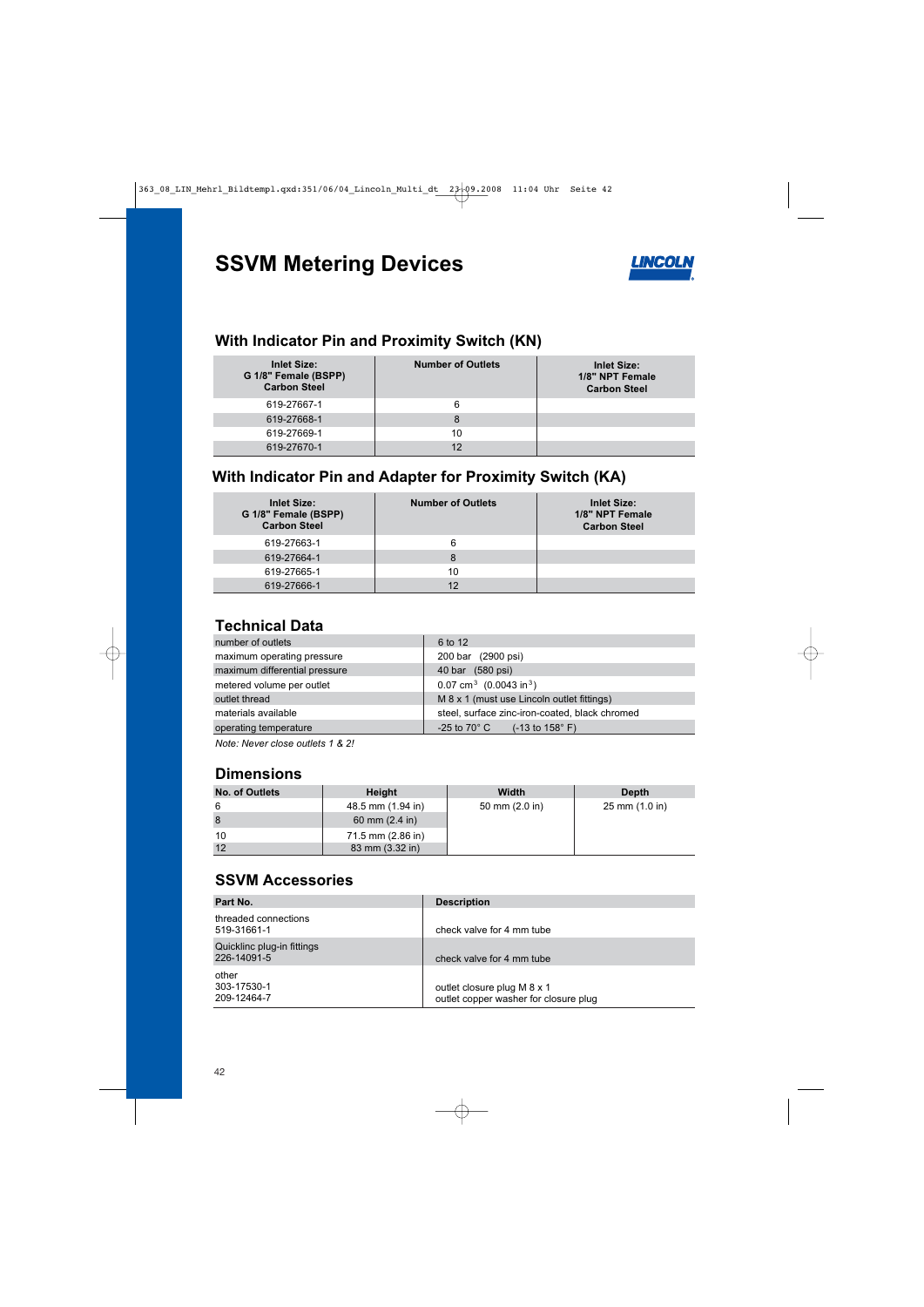# **SSV-FL SSV Flanged Type Metering Device**



The SSV-FL is based on the standard SSV, flanged to a manifold block. Ideal for rigorous conditions such as those found in steel plants. This design allows for connections up to dia.10 mm tubing. Additionally, the metering devices can easily be exchanged during maintenance routines without having to disconnect lubricant lines – thus saving valuable time.

They can be monitored visually (SSV-FL-K) or electronically via a proximity switch (SSV-FL-KN). They are available with 1 to 12 outlets and can be used for grease up to NGLI 2 or oil of at least 40 cST. *SSV-FL10-K SSV-FL8-KN*





#### **Models**

| <b>SSV-FL-K</b> | <b>Number of Outlets</b> | <b>SSV-FL-KN</b> |
|-----------------|--------------------------|------------------|
| 619-40646-1     |                          | 619-40678-1      |
| 619-40646-2     | 2                        | 619-40678-2      |
| 619-40646-3     | 3                        | 619-40678-3      |
| 619-40646-4     | 4                        | 619-40678-4      |
| 619-40646-5     | 5                        | 619-40678-5      |
| 619-40646-6     | 6                        | 619-40678-6      |
| 619-40646-7     |                          | 619-40678-7      |
| 619-40646-8     | 8                        | 619-40678-8      |
| 619-40646-9     | 9                        | 619-40678-9      |
| 619-40647-1     | 10                       | 619-40679-1      |
| 619-40647-2     | 11                       | 619-40679-2      |
| 619-40647-3     | 12                       | 619-40679-3      |

### **Technical Information**

| number of outlets                           | 1 to 12                                           |
|---------------------------------------------|---------------------------------------------------|
| maximum operating pressure                  | 300 bar (4350 psi)                                |
| maximum differential pressure               | 100 bar (1450 bar)                                |
| metered volume per outlet<br>and per stroke | 0.2 cm <sup>3</sup> (0.012 in <sup>3</sup> )      |
| outlet thread                               | G 1/4 female (BSPP)                               |
| inlet thread                                | G 3/8 female (BSPP)                               |
| materials available                         | steel, surface zinc-iron-coated, black chromed    |
| operating temperature                       | -25 to +70 $^{\circ}$ C (-13 to 158 $^{\circ}$ F) |